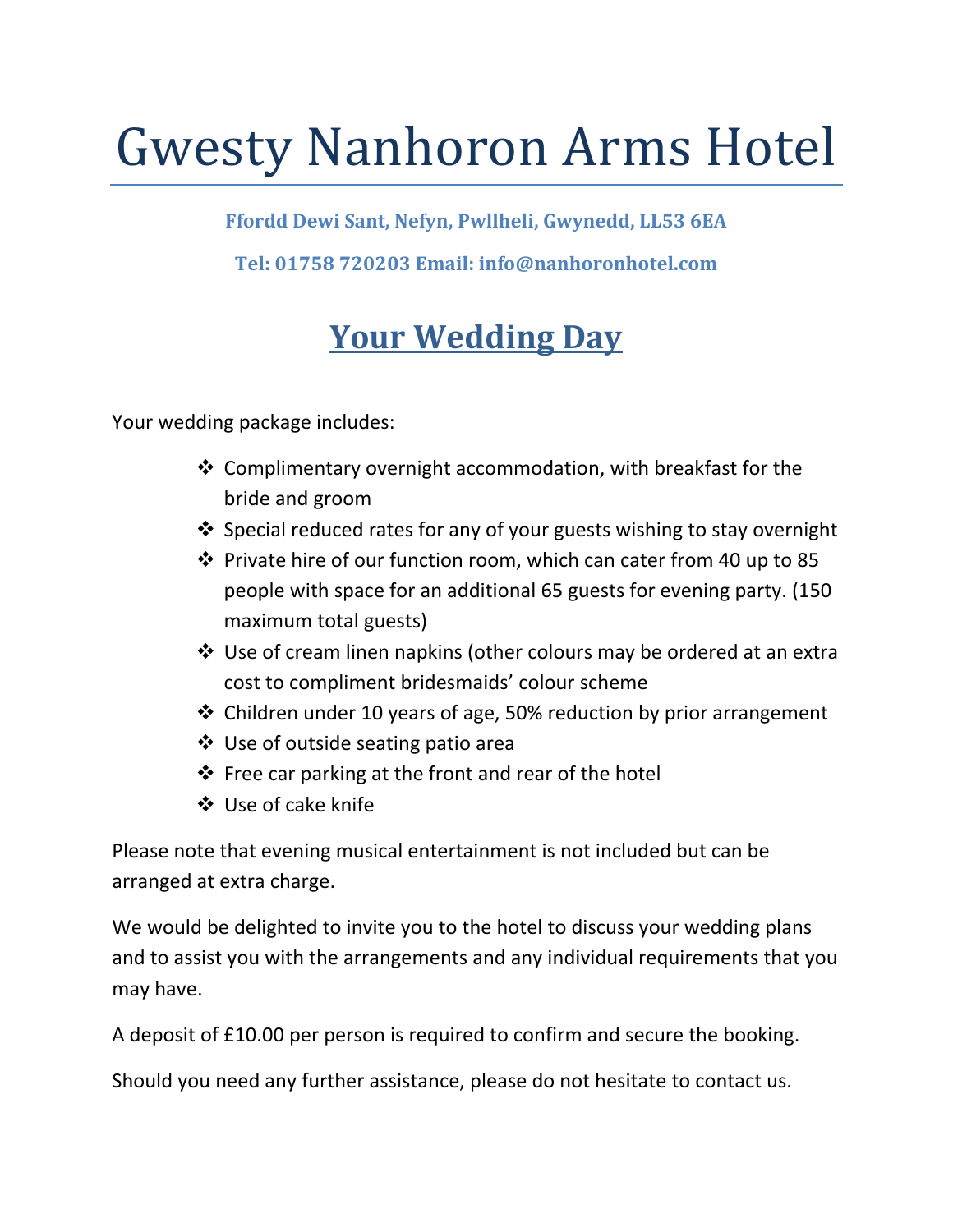#### **Hire Fee –**

**Mon – Friday 1st November-1st March £500**

**Saturday 1st November – 1st March £1000**

**Mon – Friday 1st March – 31st October £750**

**Saturday 1st March – 31st October £1500**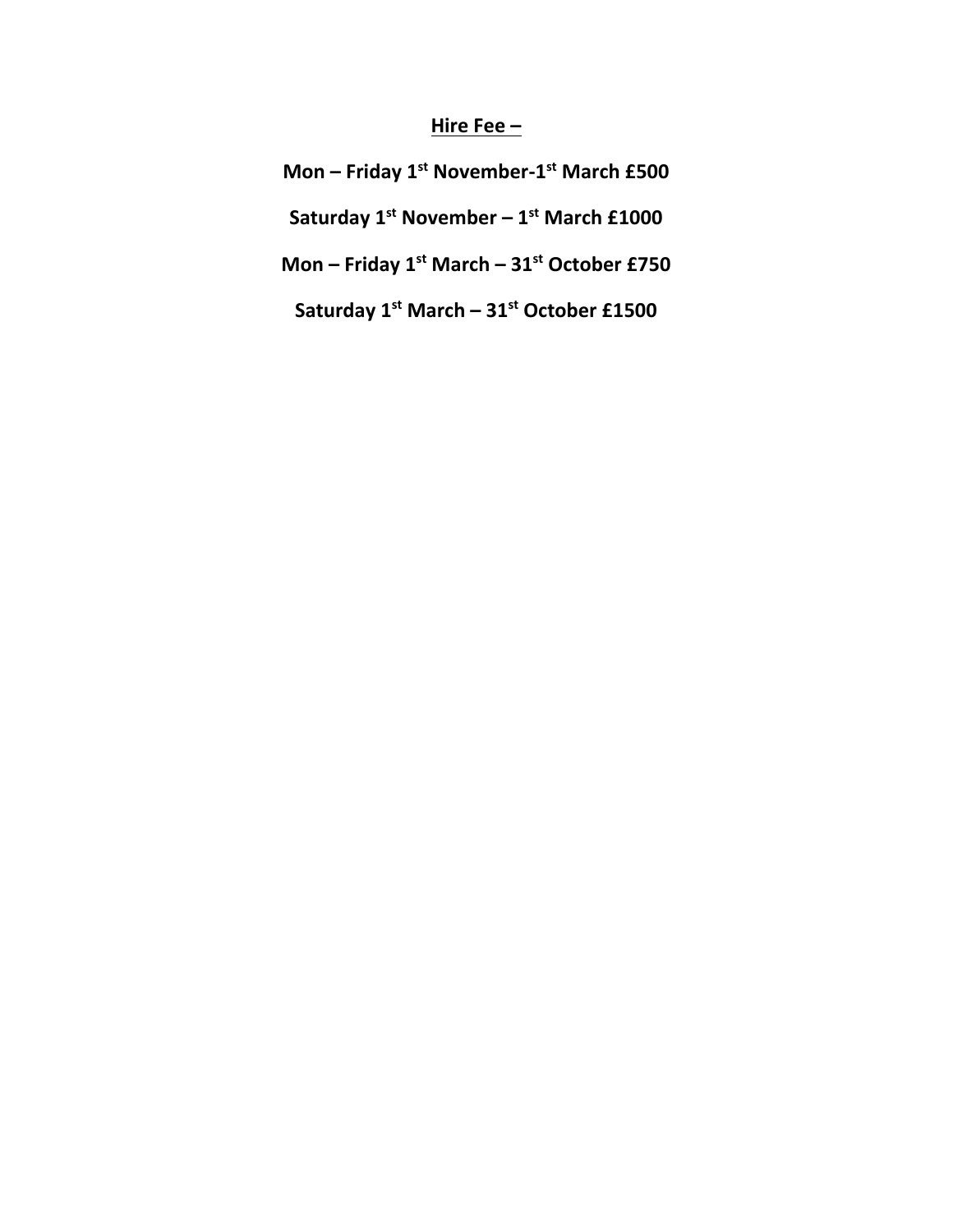#### **Wedding Breakfast Menu –**

#### **3 Course Meal from £25.00 per person**

We are flexible on the following menus. Courses may be interchanged, but may result in an additional charge.

We ask that all your guests have the same meal or alternatively a choice of 2 is possible but must be pre-ordered in advance. We can cater separately for vegetarians and special dietary needs with prior notice.

Prices are per person and include VAT.

#### **Starters:**

Homemade Soup served with crusty bread

Chicken liver and brandy pate served with melba toast

Fresh fruit plate dressed with Midori

Sauted mushrooms in garlic and cream served with crusty bread

Hot & Spicy Chicken wings served with dressed leaves and crusty bread

Salad of Prawns in Marie Rose sauce served with bread and butter (add £2 per person)

Confit of Duck leg with a orange and sesame glaze (add £2 per person)

Crab au gratin (add £2 per person)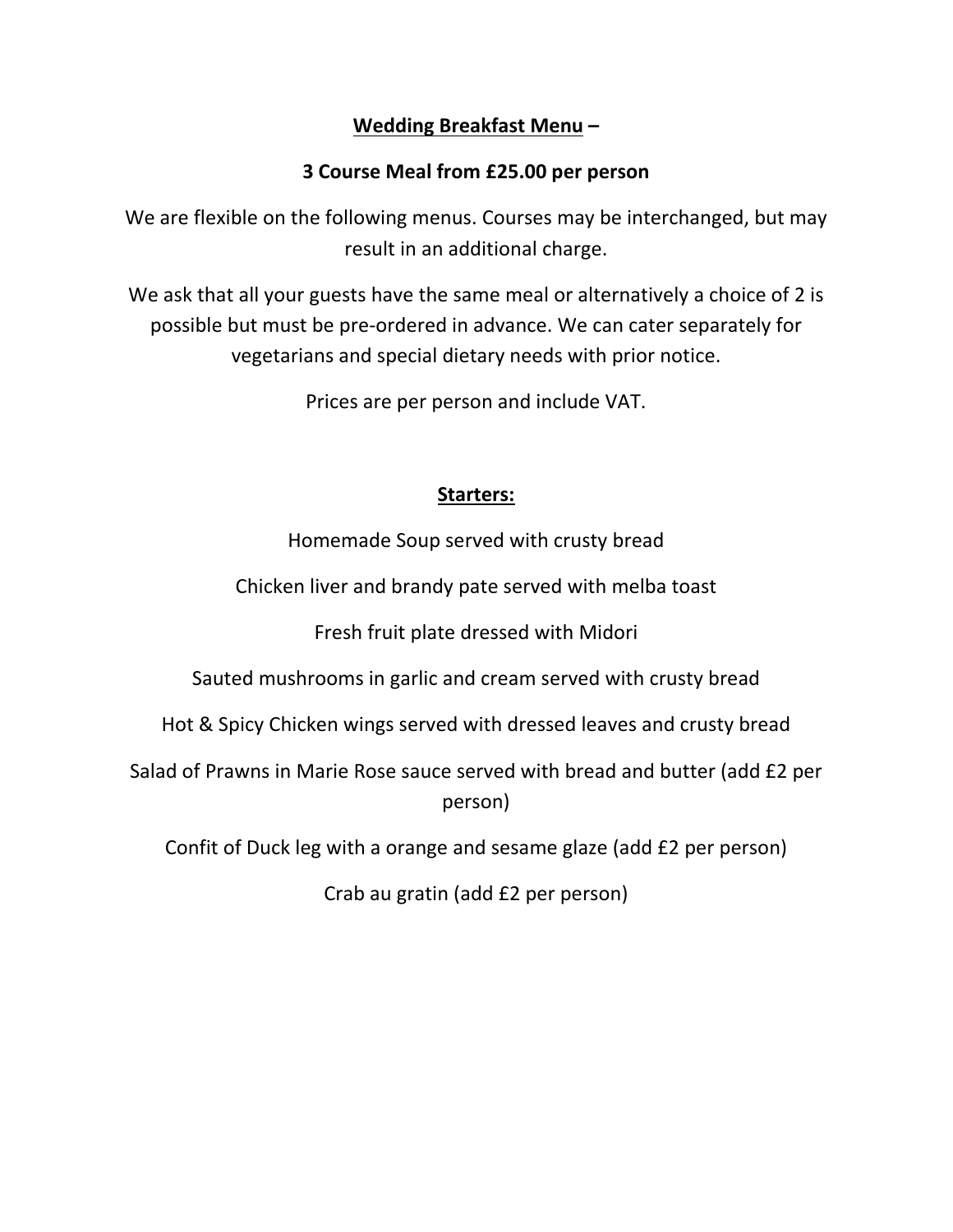#### **Main Meals:**

Roast turkey with apricot stuffing & all the trimmings

Traditional roast chicken with sage and onion stuffing & all the trimmings

Roast loin of pork served with apple fritter, pease pudding and pork jus

Supreme of chicken filled with a duxelle of mushrooms, wrapped in bacon served with a sweet sherry cream sauce (add £2 per person)

Pork loin steaks topped with apple sauce & stilton calvados sauce (add £2 per person)

Slow braised peppered beef in a cream & brandy sauce (add £2 per person)

Grilled Salmon topped with an herb crust and creamy White wine sauce (add £2 per person)

Traditional roast sirloin of beef with Yorkshire pudding and all the trimmings (add £3 per person)

Traditional roast leg of lamb with all the trimmings (add £3 per person)

Half roast Duck with an Orange and Cointreau sauce (add £3 per person)

#### **Desserts:**

Brandy Snap Basket filled with fresh fruit and Chantilly cream

Lemon & Raspberry Posset

Warm Chocolate Brownie served with vanilla ice cream

Profiteroles with homemade chocolate sauce

Apple Crumble with Custard

Fresh fruit salad

Selection of cheese and biscuits (add £2 per person)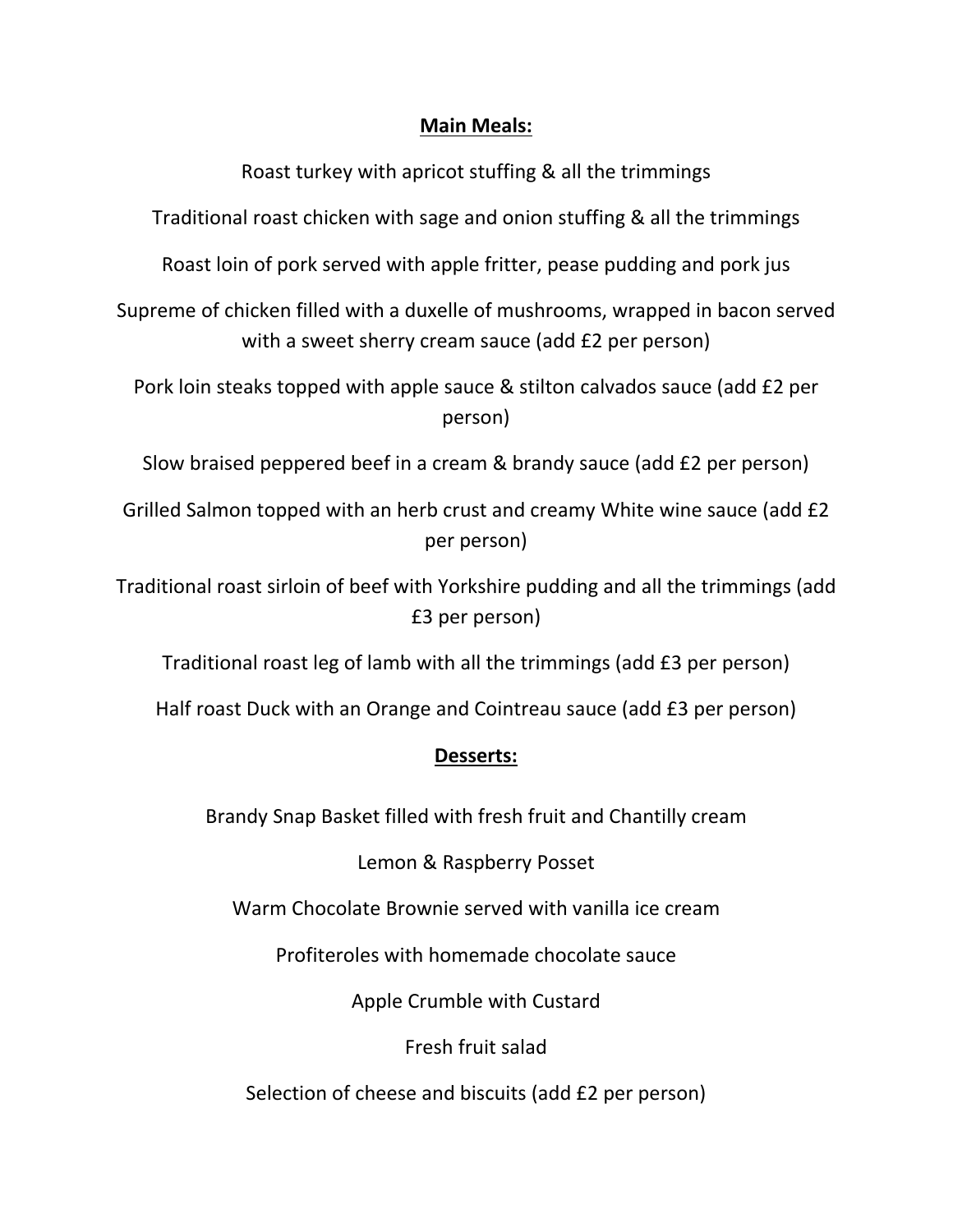#### **Afternoon Tea from £16.50 per person**

A selection of Sandwiches served on Fresh Bread.

*(Choose 3 fillings – Roast Ham, Roast beef, Roast Turkey, Egg & Cress, Cheddar Cheese, Tuna Mayonnaise, Smoked Salmon & Cream Cheese, Prawn in Marie Rose Sauce)*

Homemade Sausage Rolls

Homemade Quiches

Chocolate Brownie Bites

Fresh Scones with jam & cream

Bara Brith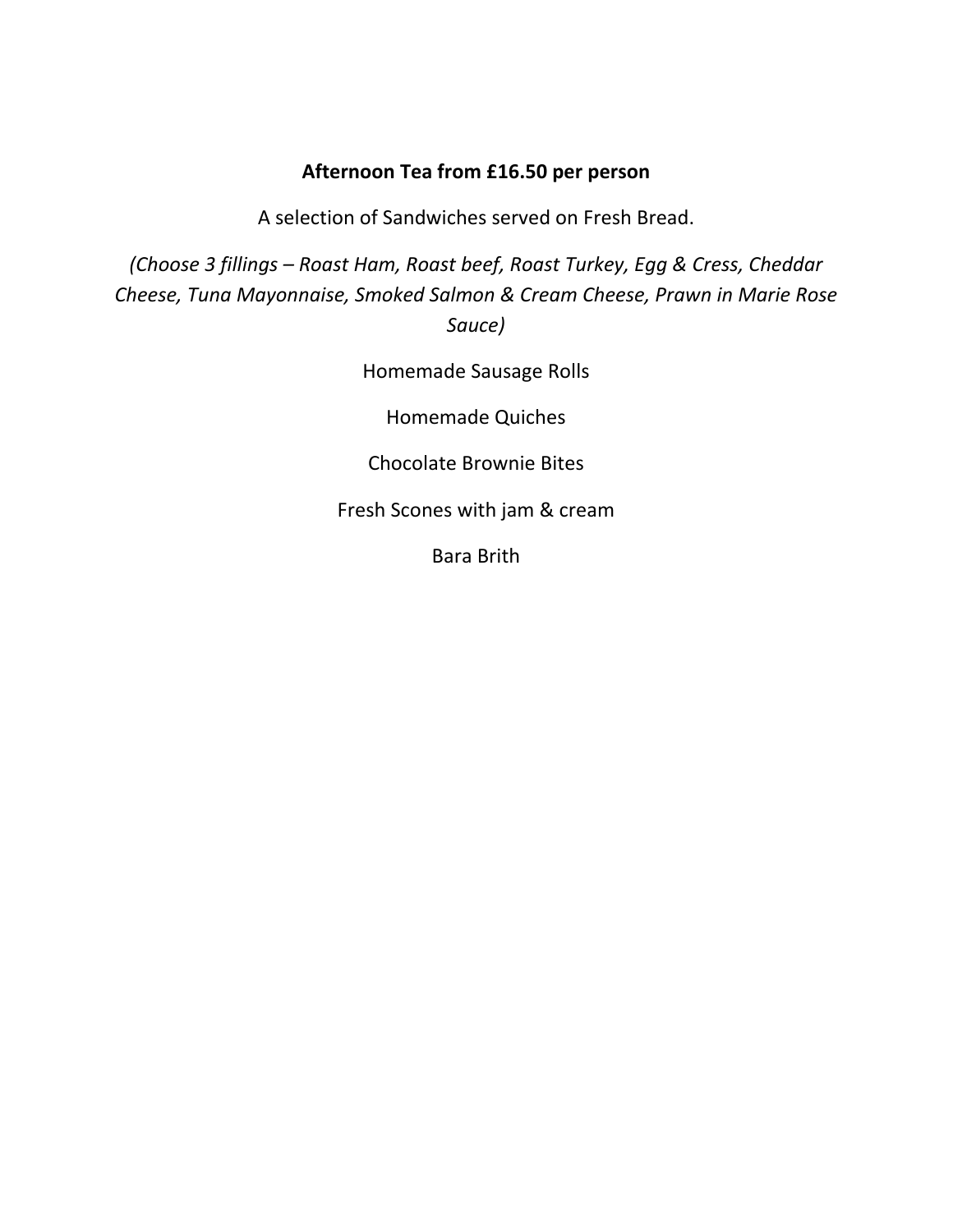#### **Evening Party Options**

We are flexible on the following menus. Courses may be interchanged, but may result in an additional charge. We are able to cater separately for vegetarians and special dietary needs with prior notice.

Prices are per person and include VAT.

#### **Option 1 – From £10.00 per person**

Pulled Pork baps served with stuffing & apple sauce £10.00

*With Salad / Coleslaw 10.50* 

*With Chips £11.50* 

*With Salad / Coleslaw & Chips £12.00* 

#### **Buffet Option 2 - £11.95 per person**

Selection of Sandwiches

Homemade Sausage Rolls

Homemade Quiche

Glazed Chicken Thighs and Drumsticks

*(The above are served with assorted flavoured crisps)*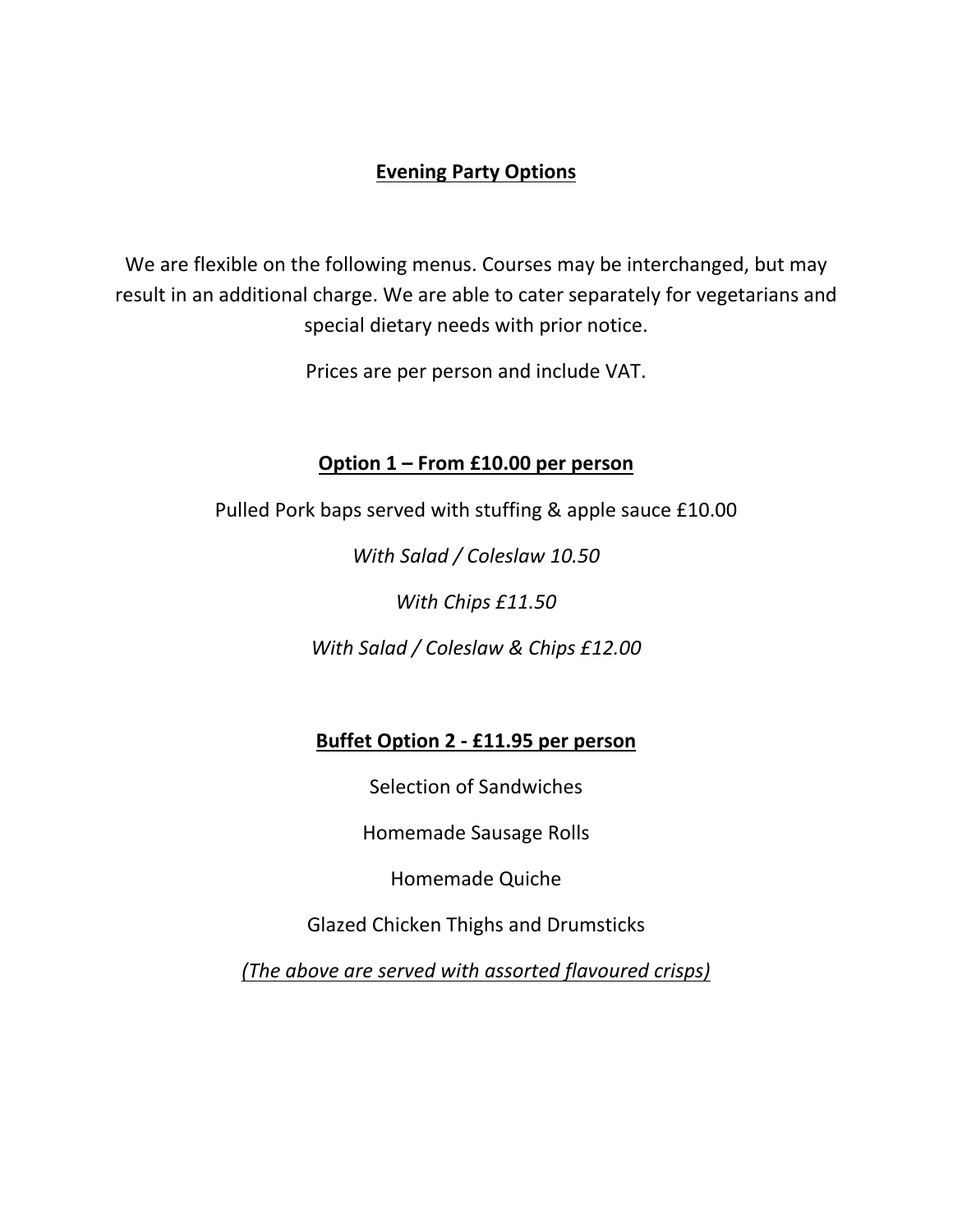#### **Buffet Option 3 - £16.95**

Garlic Bread

Homemade Sausage Rolls

Honey Roast Ham

Sweet & Sour Glazed chicken

Homemade Assorted Quiches

Egg Mayonnaise

Assorted Dressed Leaves

Tomato & Basil Salad

Homemade Coleslaw

Jacket Potatoes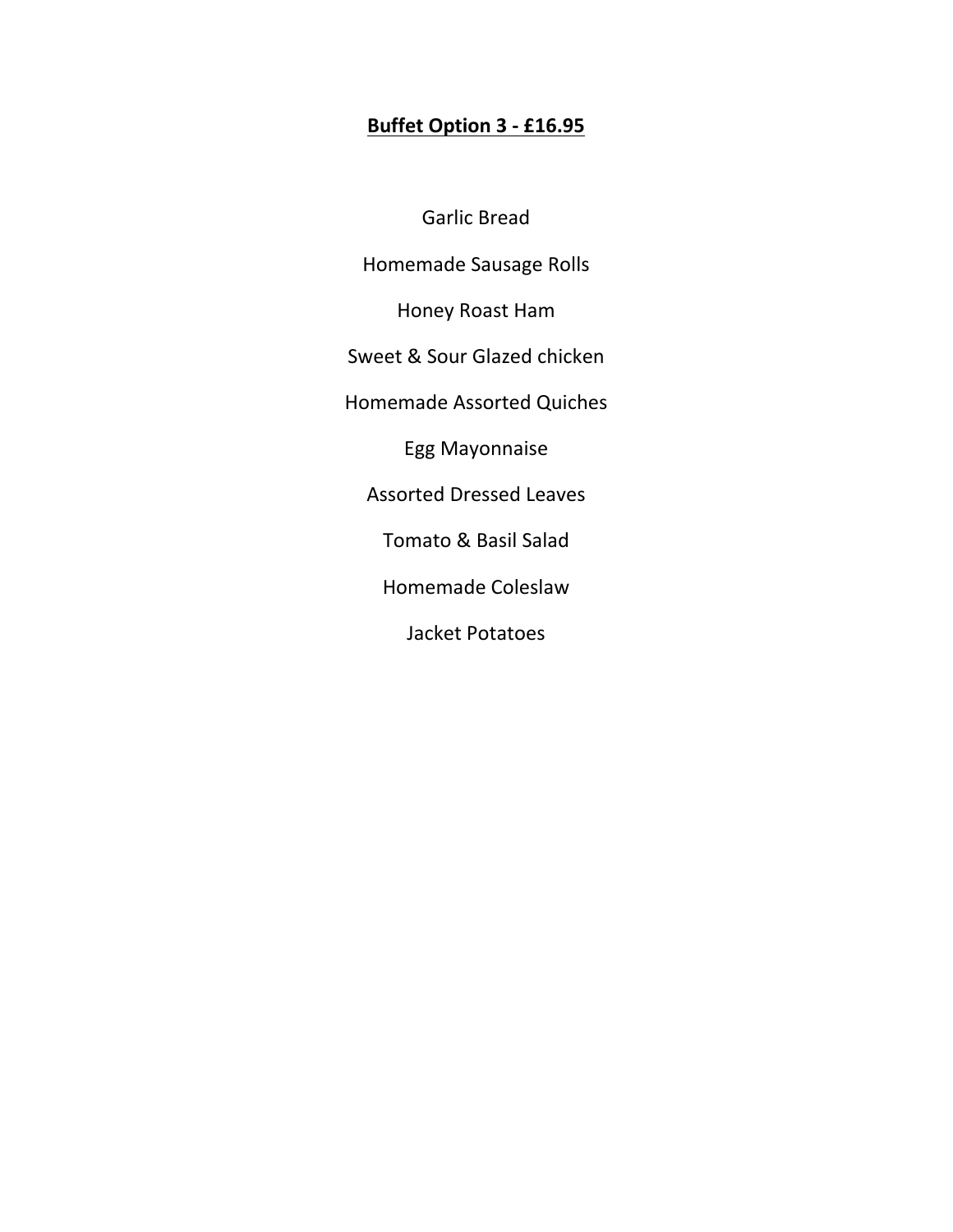### **Hot Buffet Menu 4 - £15.95 per person**

Homemade garlic bread

Jacket potatoes or Chips

Rice

Salad

\*\*\*\*\*\*

A Choice of 3:

Beef bourguignon

Thai green chicken curry

Welsh beef lasagne

Chilli con carne

Peppered beef

Sweet & Sour chicken

Vegetarian option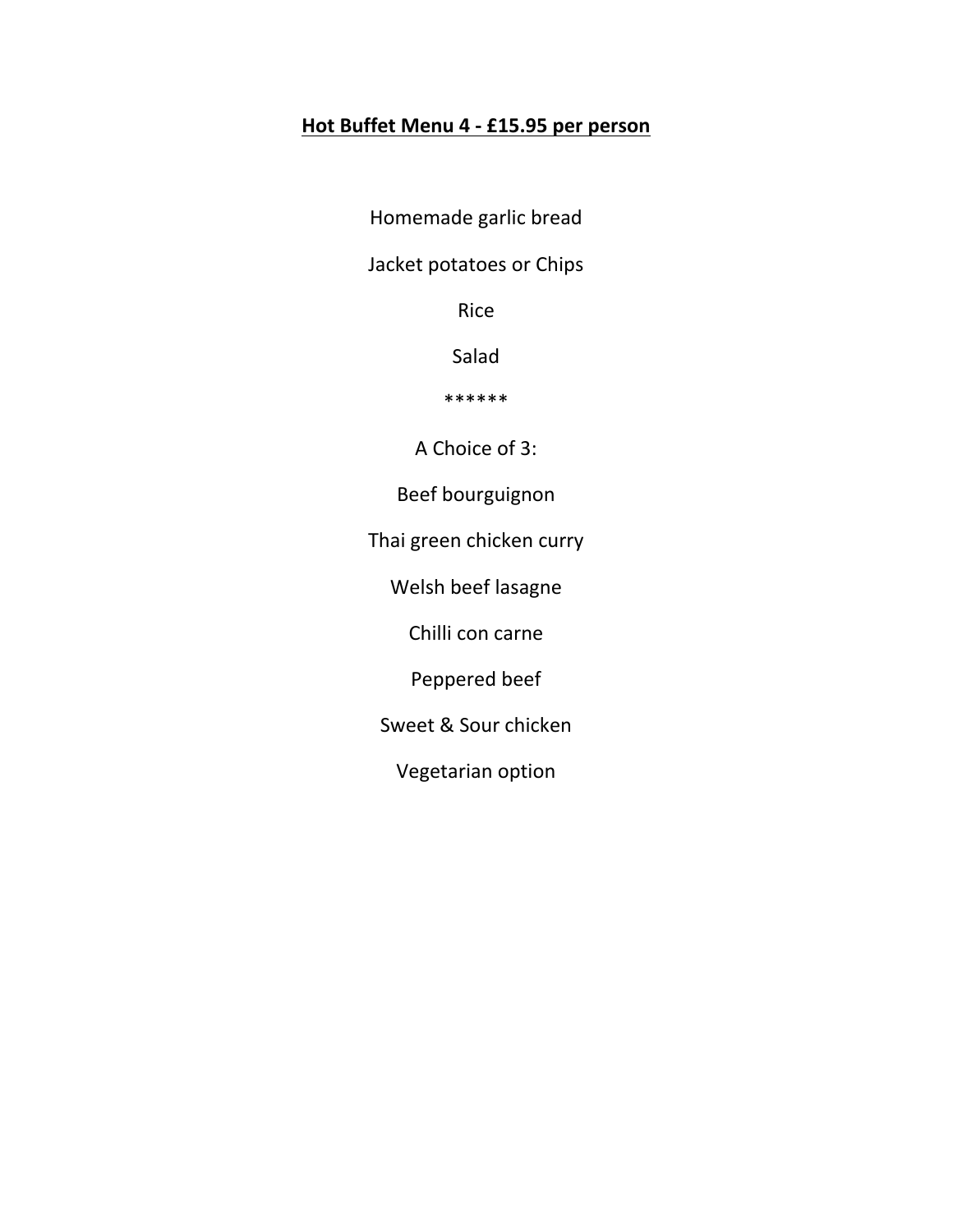#### **Buffet Menu 5 - £19.95**

Homemade bread

Homemade sausage rolls

Homemade fresh salmon and mushroom vol au vent

Homemade selection of quiches

Honey glazed ham

Spicy glazed chicken

Fresh dressed salmon with prawns

Tomato and basil salad

Potato and chive salad

Homemade coleslaw

Linguini in tomato, fresh herb and garlic

Dressed leaves